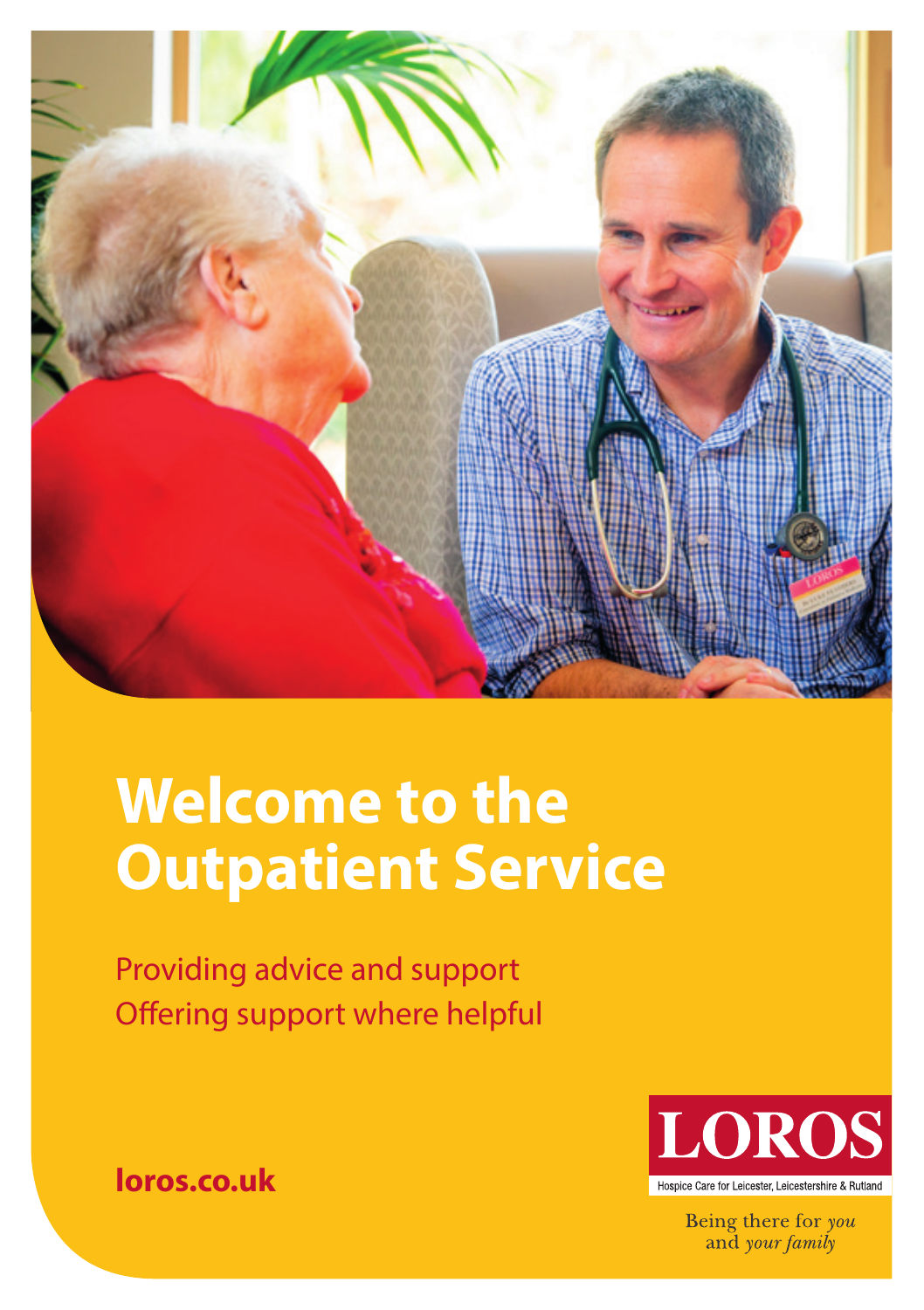## **Outpatient Service information**

#### **Outpatient care**

Many of our patients come to the Hospice's medical outpatient clinics, which run daily, Monday -Friday.

Patients are referred by a GP, hospital consultant, specialist nurse or another Hospice service. We are unable to accept self-referrals.



#### **The time to help understand your needs**

We try to provide those visiting our outpatient clinic with as much time as they need; the first time patients come they have up to an hour. This gives us plenty of time to talk through what has been happening, discuss current issues and make a plan together. We think it is important to look at a person's 'whole' needs,

not just their medical condition. Also how they are managing emotionally, what support they have or need and other things that are important to them. This consultation will be with a consultant or specialist registrar. For subsequent visits, we provide a 30 minute appointment.

#### **Outpatient appointments**

When we have received a referral. a clinic administrator will contact you by telephone and offer you an appointment at the Hospice.

A letter will be sent enclosing an assessment form (Integrated Palliative Outcome Scale or IPOS) which is explained in the appointment letter. You may be asked to complete a further IPOS form on subsequent appointments to see how things are going.

You will receive a reminder about your appointment via text message if your mobile number is given or telephone call to a landline before your appointment to remind you of the date and time of your appointment.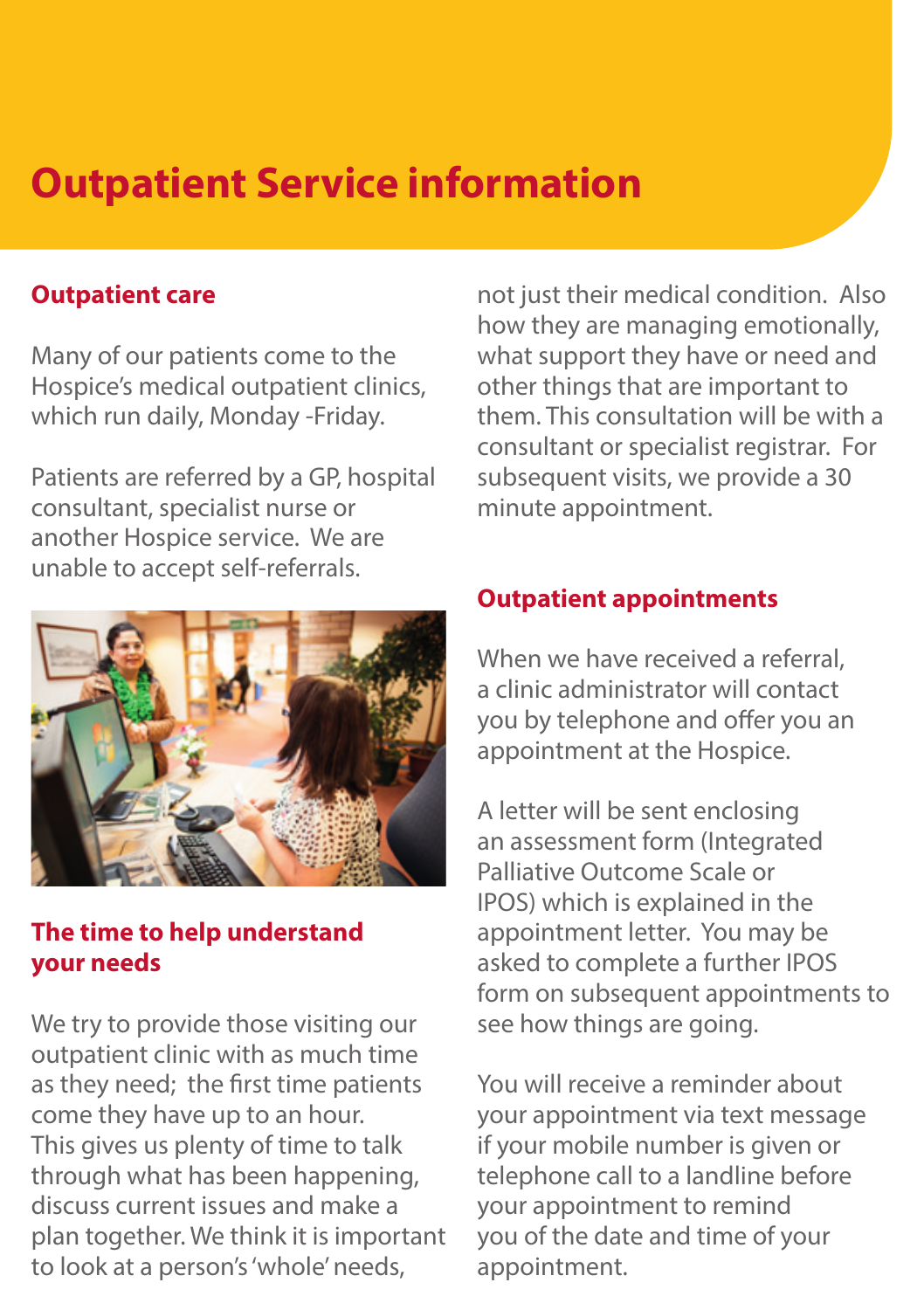After each appointment, our doctors liaise with other professionals who are closely involved in the patient's care for example GP's, other consultants and clinical nurse specialists as required.

#### **Transport**

The clinic administrator will check if you are able to make your own way to the clinic appointment. In some situations where this may be difficult we can provide a volunteer driver.

#### **Outpatient clinic letter**

We will automatically send you a copy of the outpatient letter following a clinic appointment, unless you tell us otherwise. If at any time you change your mind, just let us know.





#### **What information will be in the letter**

This letter will be a summary of information that the doctor discussed with you during your appointment.

#### **How to contact us**

**Our telephone number is (0116) 231 8451 between the hours of 9am – 5pm, Monday to the Friday. If you need to speak to someone urgently outside of these hours it may be more appropriate to contact your GP or district nurse.**